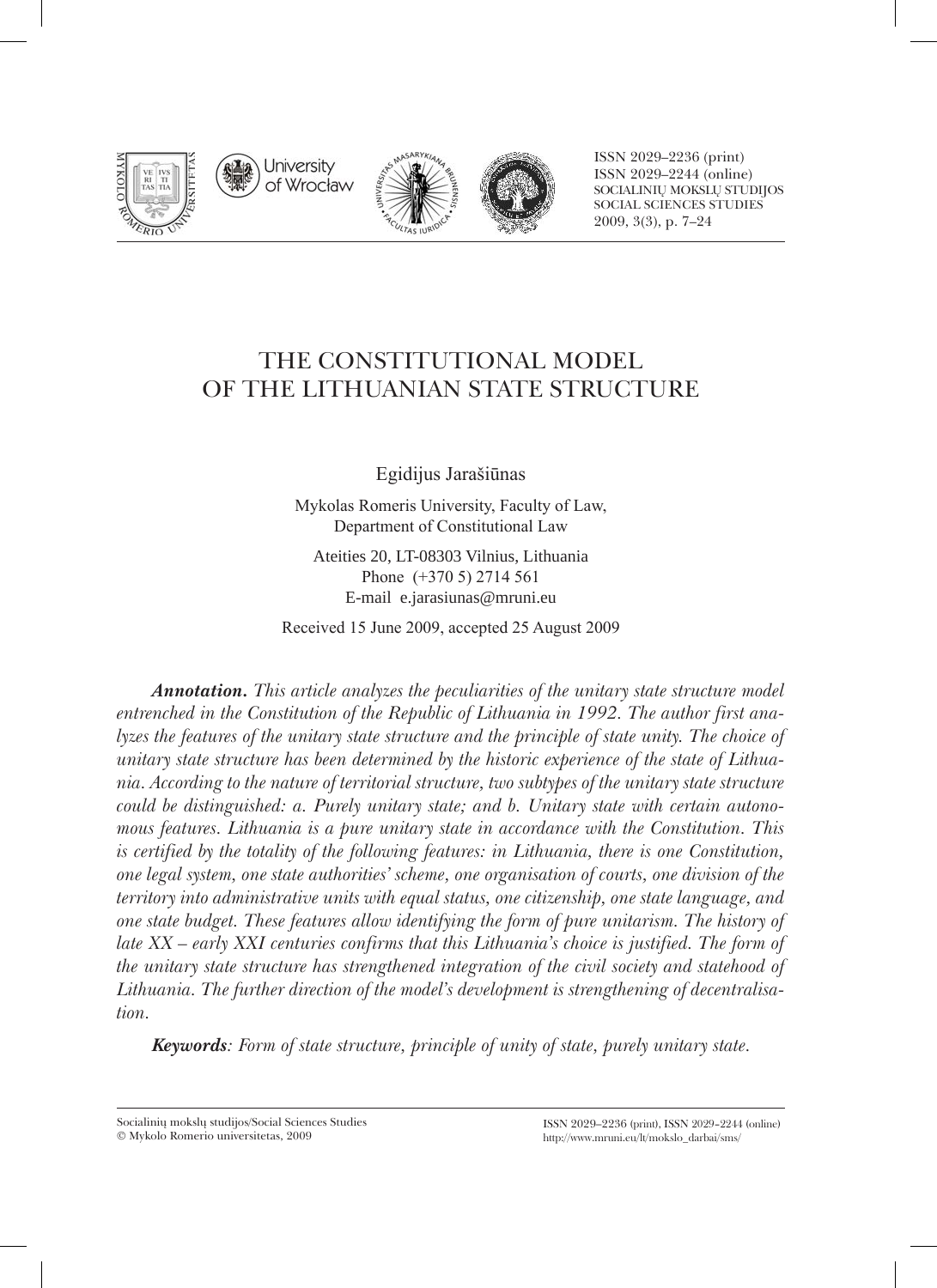### Introduction

The constitutional model of state structure must ensure the stability of the state and effective activity of state structures. The choice of Lithuania hereto is provided in Article 10(1) of the Constitution of the Republic of Lithuania: "The territory of the State of Lithuania shall be integral and shall not be divided into any State-like formations."

These constitutional provisions establish a unitary state structure, which conveys the idea of unified and undividable state. Important aspects of the unitary state structure are provided under other articles of the Constitution. This status of the state's internal territorial structure, relation of the central and local authorities, and the state's composite parts on 25 October 1992 was approved by the Nation – the real creator of the Constitution. While there have been many discussions in Lithuania about the form of state governance (whether Lithuania is a parliamentary or half-parliamentary republic), the model of Lithuania's unitary state structure has not given rise to many scientific disputes. On the other hand, the press sometimes mentions distinguishing of separate regions or their specific representation (for instance, establishment of Samogitian party, and etc.). These referrals cannot be considered as curiosities. Therefore, the issue of foundations of the state structure requires deeper analysis, which would include not only the discussion of the state structure's model itself, but also the discussion of consequences of this legal choice.

The objective of this article is the analysis of peculiarities of the form of state structure established in the Constitution of the Republic of Lithuania. In order to understand the foundations of the state structure established in the Constitution, it is necessary to clarify what does a unitary state structure mean, on what principle it is based, what determined the choice of this particular form of state structure in Lithuania, what are the specific features of this model of state structure, and what is the impact of the chosen model on other fields of society's life organized at a state level.

### 1. The Issue of the Form of State Structure

The state structure is one of the elements of the complex institute of state form. The state form is defined by the system of state government, the state structure's from and the political regime. The state's form is not only a theoretic category. It has an important practical value. The importance "to establish such a state form and such a system of government that allows adopting good laws, which are respected" is underlined. This is the classic explanation of the significance of choosing a state's form. The same also applies for the state structure. The political community is concerned whether the existing state authorities, their relations' system, established methods of implementation of

Esmein, A. *Konstitucinės teisės principai* (prancūzų ir palyginamieji). I t., 1 dalis. [Esmein, A. The Cons- $\mathbf{1}$ titutional Law Principles (French and Comparative Law). I volume, 1 part]. Kaunas: Teisininkų draugijos leidinys, 1932, p. 35.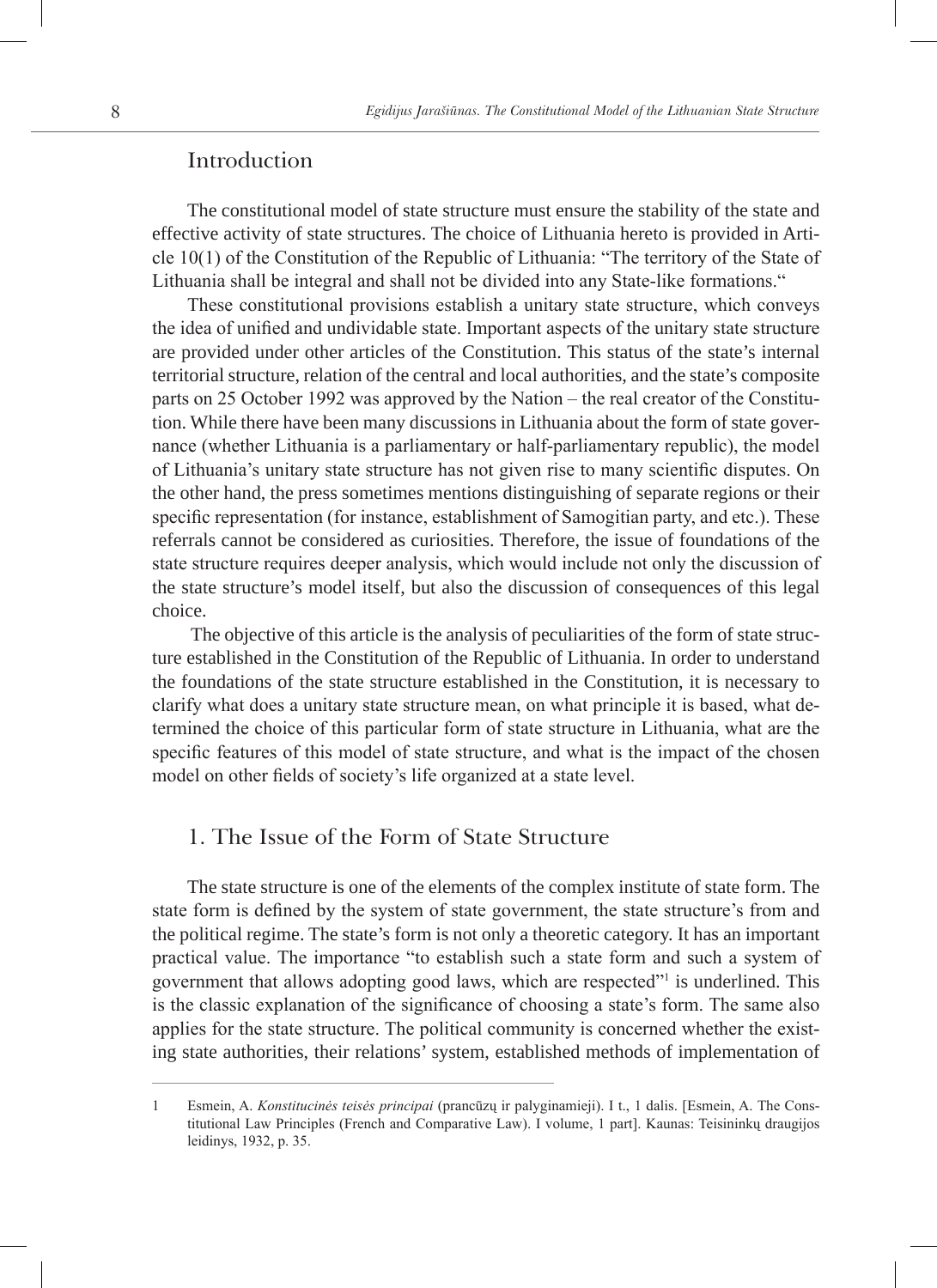state authority impede or facilitate the progress of the society. There have been cases when a clearly outdated state structure or its institutional system provoked conflicts or particularly complicated their resolution, and an appropriate model of state organization helped to mitigate contradictions arising in the society, and concentrate the society for implementation of common goals.<sup>2</sup> The state structure's form "shows the method of the internal state's territorial organization, the legal status of the state's composite parts, and the nature of the relations of the state as such with its composite parts." $3$  The legal literature discusses different concepts ("state structure's form,"<sup>4</sup> "state's legal form,"<sup>5</sup> (where an ordinary and composite state is distinguished), "territorial state's structure" ). Constitutional acts provide for "state structure,"<sup>7</sup> "political and administrative organization"<sup>8</sup> and other categories describing state structure.

Two forms of state structure are usually distinguished: *unitary state* and *federal state*. However, many authors in the late XX century started to distinguish the third one – *a regional state* next to unitary and federal states.

D. Chagnollaud claimed that "unitary state is the state where one legal and political government applies, which disposes the entirety of authorities in its territory, and one and the same law applies."<sup>9</sup> There is one source of power in a unitary state; it has a united central authority, from which all dispositions of power derive,<sup>10</sup> and where "one state apparatus"11 functions. One national law system applies in the unitary state. The unitary state is divided into administrative territorial units, which do not possess a political or another kind of independence. The significance of the unitary state model is stressed by the global practice: most of contemporary states are unitary.

According to the nature of territorial structure, two subtypes of the unitary state structure's model could be distinguished:

*a. purely unitary state*; b. *unitary state with certain autonomous features*.

 $\mathfrak{D}$ Jarašiūnas, E.; Maksimaitis, M. Naujam M. Romerio darbų ciklo "Valstybė ir jos konstitucinė teisė" tomui pasirodžius. [Jarasiunas, E.; Maksimaitis, M. After Appearance of the New Work Cycle of M. Romeris "State and its Constitutional Law"]. *Justitia.* 2008, 2 (68): 72.

 $\overline{3}$ Birmontienė, T., *et. al. Lietuvos konstitucinė teisė*. 2 leidimas. [Birmontiene, T., *et al.* The Constitutional Law of Lithuania. 2<sup>nd</sup> edition]. Vilnius: LTU, 2002, p. 543.

Junevičius, A.; Matakas, J. *Valstybės pagrindai*. Pirmoji dalis. [Junevicius, A.; Matakas, J. Foundations of  $\overline{4}$ the State]. Kaunas: Technologija, 1996, p. 41.

<sup>5</sup> Giquel, J.; Giquel, J.-E. *Droit constitutionnel et institutions politiques*. 21e édition. Paris: Montchrestien, 2007, p. 65.

Banaszak, B. *Prawo konstytucyjne*. 3 wydanie. Warszawa: Wydawnictwo C. H. Beck, 2004, p. 16. 6

See the title of Chapter 4 of the Constitution of the Federal Democratic Republic of Ethiopia. Adopted on 9  $\overline{7}$ December 1994.

<sup>8</sup> See Title III, Chapter I, Article 18 of the Constitution of Brazil. Promulgated on 5 October 1988.

 $\overline{Q}$ Chagnollaud, D. *Droit constitutionnel contemporain*. Tome 1. Théorie générale. Les régimes étrangers, 5e édition. Paris: Dalloz, 2007, p. 179.

<sup>10</sup> Römeris, M. *Unitarinė valstybė ir valstybiniai junginiai*. [Romeris, M. Unitary State and Governmental Connections]. Vilnius: Mykolo Romerio universitetas, 2008, p. 6.

<sup>11</sup> Pactet, P.; Mélin-Soucramanien, F. *Droit constitutionnel*. 27 édition. Paris: Dalloz, 2008, p.41.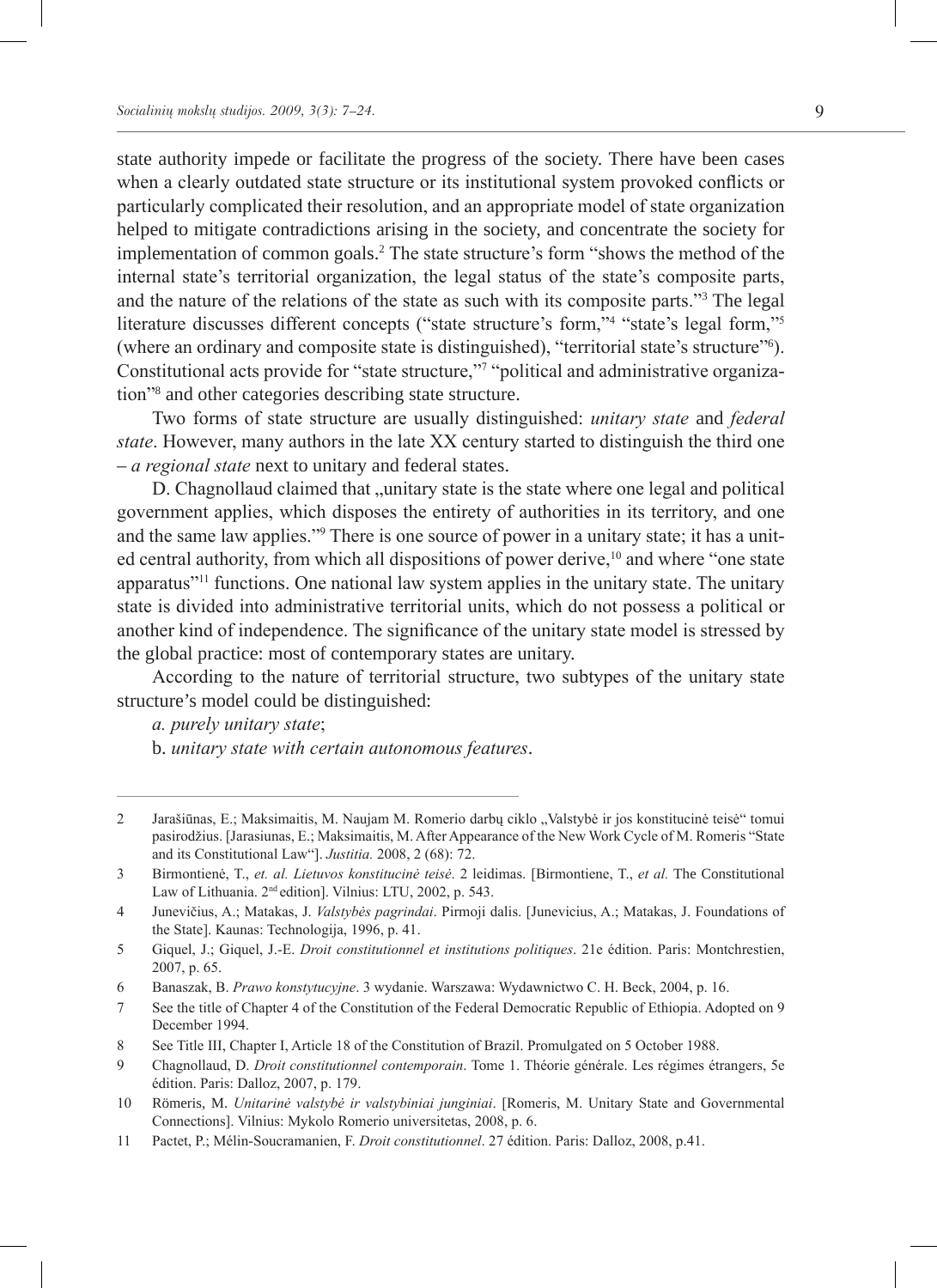The first one is composed of administrative territorial units. The second one is a more complicated unitary state's structure, where autonomous formations co-exist; three types of special autonomous units are being distinguished: administrative territorial autonomy, national territorial autonomy, and national cultural autonomy; they have to be established in the Constitution. In a wide sense, the autonomy means conferring independence in an administrative field to a certain part of the state; in a narrow sense, it is understood as a special type of self-government of a part of the state, where locally elected institutions are ensured with the right to adopt local laws. The legal conditions of these autonomous units differ from these of the administrative-territorial units at equal level. Sometimes they have certain state-like features: the right to adopt local laws, own "autonomy parliament," and own "autonomy government". The independence of such formations is limited.

Some authors describing unitary structure of a specific country consider this binary classification insufficient and try to use additional terms. For instance, Macedonia is called a multinational state of a unitary form and described as "communities' state" or "state of collectives"<sup>12</sup>

The other form of state structure is a federation. It is understood as a confederate state composed of federation members – the units of governmental nature. Alongside confederate state authorities functioning at the level of the federation, in this form of state also function legislative, executive, and judicial institutions of the subjects of the federation. Both federal and federation subjects' law applies in such state. Subjects of federation, differently from the unitary state administrative units, can take use of political independence to a larger or smaller extent. "Member states of a federation retain features of a state, but they lose an essential state's feature – sovereignty."13

In the second half of the XX century, discussions started on a borderline model of state structure  $-i$ , e. a regional state, which is composed of units having an autonomous status (Spain, Italy). "The extensive process of regionalization in western Europe in 1990s shows that a regional authority in unitary states retains certain legislative powers, including financial powers."14

The significance of a state structure in the Middle and Eastern Europe came into light after the collapse of the communist system. Collapse of the former federations – Yugoslavia, which later became a Union of Serbia and Montenegro, velvet divorce of Czech Republic and Slovakia, problems of state structure of Ukraine, Moldova (the list could be longer) – confirm the importance of proper implementation of the territorial authority model.

<sup>12</sup> Skaric, S. De l'État-démos à l'État pluriethnique et vice versa. *Mélanges en l'honneur de Slobodan Milacic. Démocratie et liberté: Tension, dialogue, confrontation.* Bruxelles: Bruylant, 2008, p. 690.

<sup>13</sup> Malinverni, G. Les notions classiques de confédération et d'État fédéral. *Le concept contemporain de confédération*. Actes du séminaire UniDem, organisé à Santorin du 22 au 25 septembre 1994 en cooperation avec le ministère des Affaires étrangères de la Grèce, Strasbourg: Éditions du Conseil de l'Europe, 1995, p. 42.

<sup>14</sup> Lane, J. E. *Konstitucija ir politikos teorija*. [Lane, J. E. Constitution and Political Theory]. Translated from English by E. Kūris. Kaunas: Naujasis lankas, 2003, p. 114.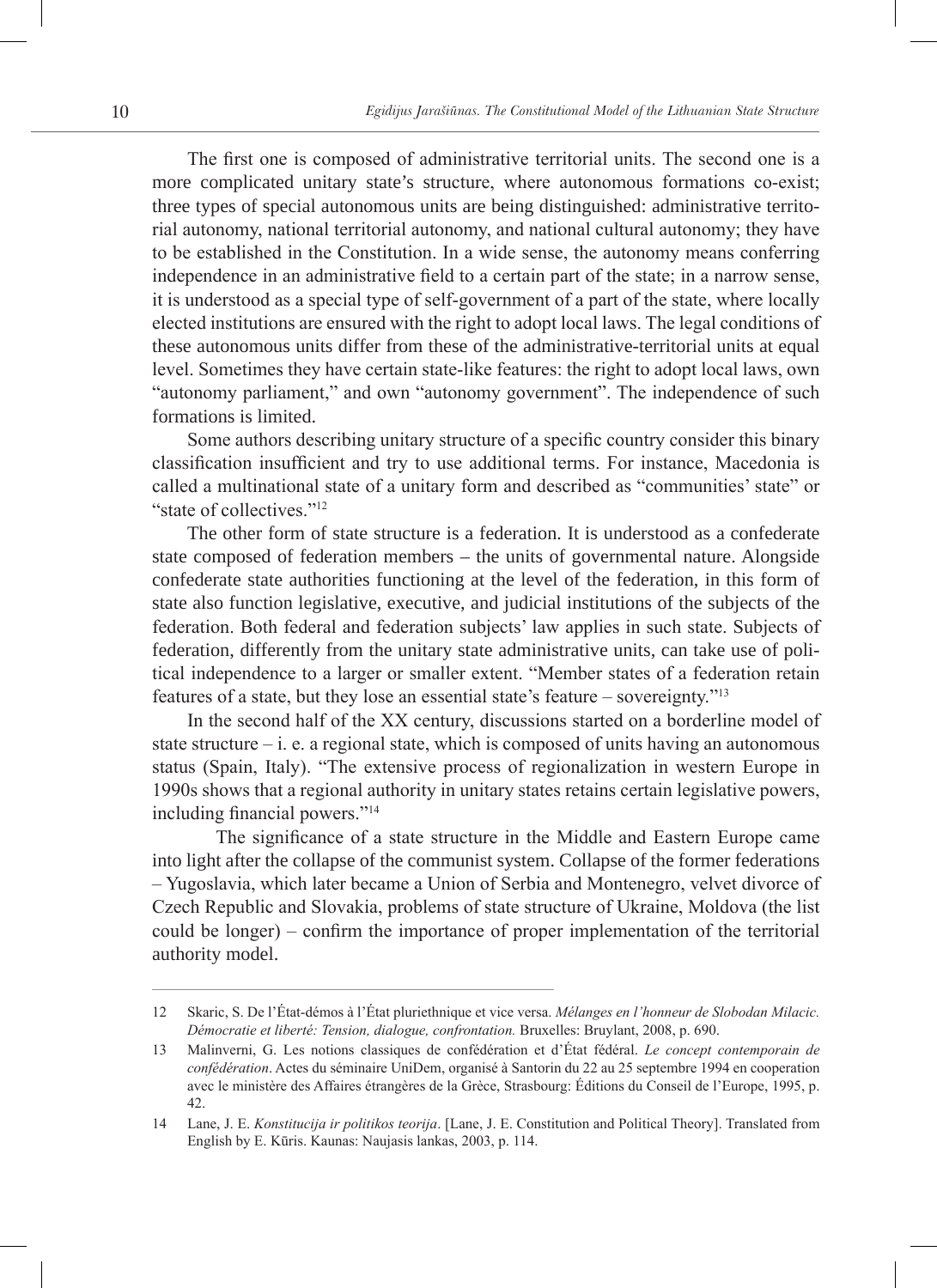## 2. Principle of Unity, Conveying the Essence of the Unitary State Structure

The principle of unity conveys the essence of the unitary state structure. A federation – another form of state structure – is based on "dialectic combination of three principles – overlapping, autonomy, and participation."15 The first principle reflects a federal state, which is above federal subjects; the second one defines federal subjects; and the third principle means cooperation of a federation and its subjects.

The scholar of Lithuanian constitutionalism, M. Römeris, has defined the *essence of the unity principle*, inherent to a unitary state, by using this formula: in a unitary state, "there is one authority, one territory, one nation (populus)."16 Therefore, the principle of unity must be analyzed in three aspects: a. unity of the nation; b. unity of the state's authority; c. unity of the state's territory.

In a unitary state, the source of authority is one civil nation. While analyzing the case of France (a typical unitary state structure), M. Duverger observes that the democracy in France has always been based on "the unity of the people or the nation."<sup>17</sup> Only the citizens of a state, i. e. a society organized at a state level – the civil nation, has a right to create their state (i. e. only citizens have the right to decide what the state should be like, to determine its constitutional structure, system of state authorities, the foundations of legal relations between the person and the state, the system of state economy, and etc). The institute of citizenship conveys legal participation in the state, the person's legal belonging to the civil nation – state community.

The principle of unity means that the sovereignty belongs to the nation. Nobody can impede or limit the nation's sovereignty, or appropriate the powers that belong to the whole nation. The civil nation implements these powers directly or through democratically elected representatives. The nation implements its constituent powers by adopting the Constitution. The unitary state structure's source of authority is one civil nation, common to all citizens. Ethnic, racial, and other differences of the members of this community cannot be the basis to for sovereignty of separate parts of the nation. The unity principle of the nation of a unitary state means its indivisibility. Therefore, only the nation or its elected representatives may resolve the common issues relevant for the whole nation, and separate groups or members of the nation, if these issues exceed local limits.

The Constitution of a unitary state implements a unanimous system of national state authorities. Differently from federal states, where both federal and federal subjects' power structures co-exist, in unitary states, the head of state, the parliament, the government and the system of national courts (systems) are the only state power institutions in the country. They exercise their authority without any limitations from the territorial

<sup>15</sup> Giquel, J.; Giquel, J. E., p. 75.

<sup>16</sup> Römeris, M., p. 6.

<sup>17</sup> Duverger, M. *Le système français*. 20e édition, mise à jour et augmentée. Paris: Presses universitaires de France, 1990, p. 197.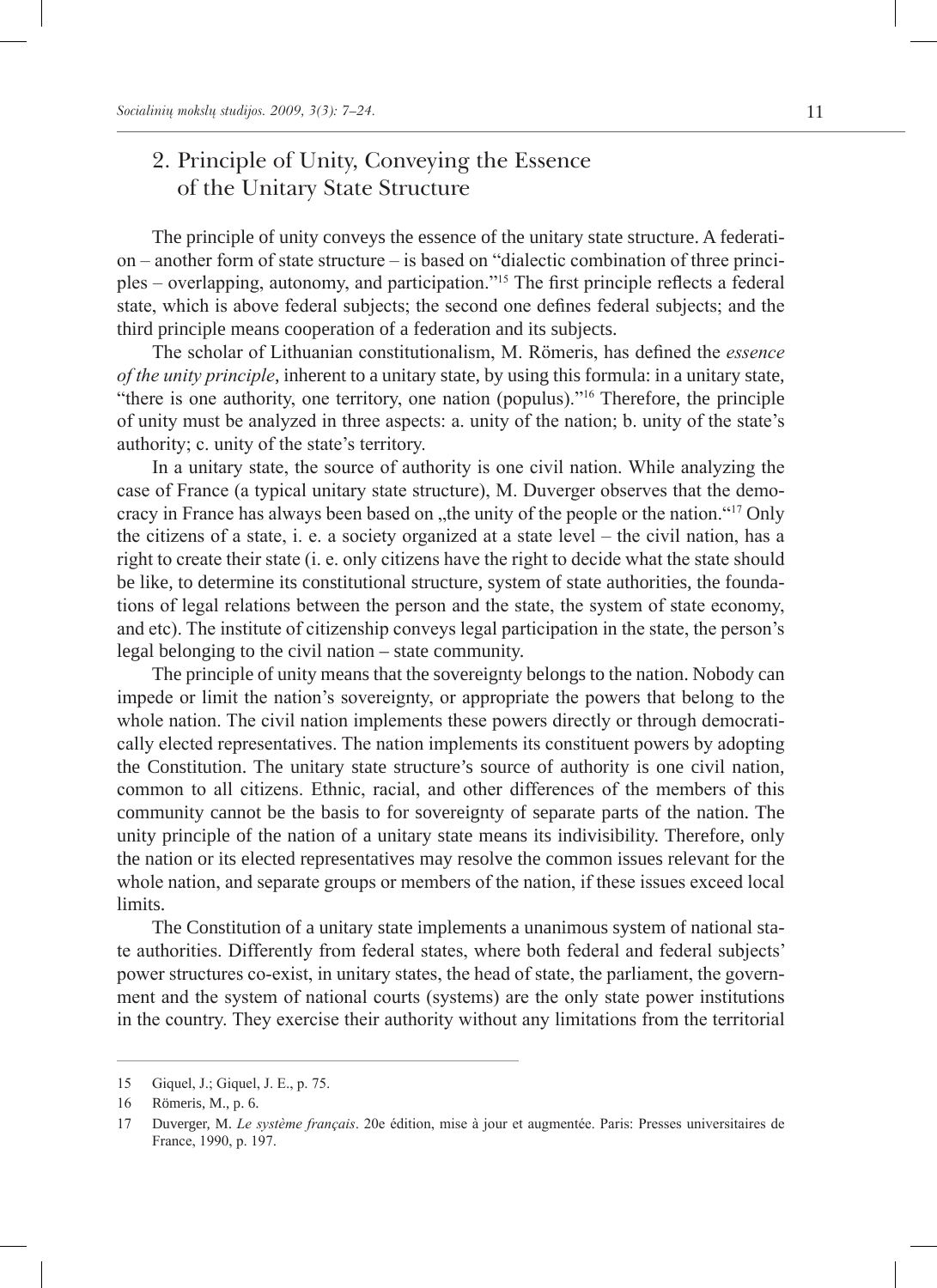point of view and in respect of state institutions of lower levels. National state institutions receive their authority from the nation (through the Constitution adopted by the nation and democratic establishment of institutions exercising state authority).

In unitary states the whole territory of the state is understood as one unit, which does not comprise of any other formations of governmental nature. It could be divided into administrative units only from the point of view of rational implementation of authority.

## 3. Unitary State Structure in Constitutions of Different Countries

State structure is a common object of constitutional regulation.<sup>18</sup> Therefore, to determine the form of the federal or unitary state structure, we should first look at the text of the Constitution of a specific country and its interpreting constitutional jurisprudence.

Constitutional texts provide different formulations in defining the form of the unitary state structure. Sometimes the model of state territorial organization is not indicated at all and must be derived from various constitutional provisions. It is determined both by the internal context of the country (historic tradition, scientific thought, political situation of the period at the time of the adoption of a constitution, views of different political powers, and etc.), and by the external influence of that time (i.e. theories and practical experiences of other countries).

Constitutions of some countries use the category "unitary state" directly. For instance, Article 3 of the Constitution of Poland (1997) establishes: "The Republic of Poland is a unitary state." Formulation of Article 2(2) of the Constitution of Ukraine (1996) is very similar: "Ukraine is a unitary state." Sometimes the description of the unitary state structure is supplemented by elements that underline pure unitarism, e.g. Article 2 of the Constitution of Bulgaria provides that the Republic of Bulgaria is a unitary state with local self-government, where no territorial autonomous formations are allowed, and the territorial integrity of Bulgaria is inviolable.

In constitutions of other countries, the unitary state structure is established by stressing the indivisibility of the country, or its integrity. For instance, Article 1 of the Constitution of the Republic of France (1958) establishes that France is indivisible, secular, democratic and social republic, that it has a decentralized structure, and Article 4 of the Constitution of Finland (1999) provides that the territory of Finland is indivisible. Article 3(1) of the Constitution of Macedonia (1991) establishes that the territory of the Republic is indivisible and inviolable. Article 3(1) of the Constitution of Slovakia (1992) provides that the territory of Slovakia is united and indivisible. Article 4 of the Constitution of Slovenia establishes: "Slovenia is territorially unified and indivisible state." Article 1 of the Constitution of Czech Republic (1992), besides other state cha-

<sup>18</sup> *Konstitucinio reguliavimo įvairovė*. [The Diversity of Constitutional Regulation]. Kolektyvinė monografija. Vilnius: Mykolo Romerio universitetas, 2006, p. 20.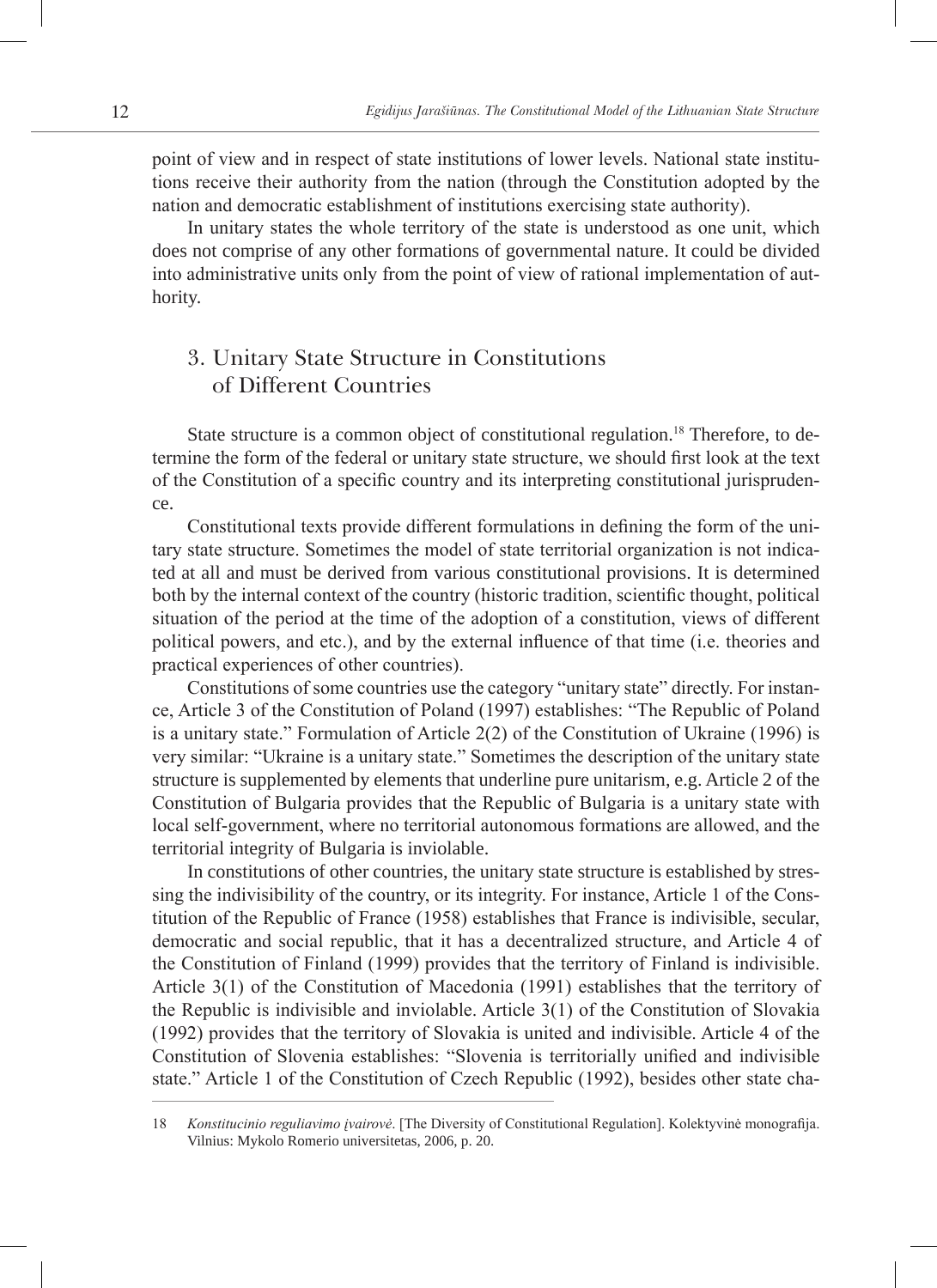racteristics, establishes that the Czech Republic is a sovereign and unified state. Article 2 (2) of the Constitution of Estonia (1992) provides that Estonia is a unitary state wherein the division of its territory into administrative units is determined by law. Formulation of provisions on state indivisibility, unity, and territorial integrity shows the interest of states to protect themselves by legal means from arbitrary change of status of a territorial unit.

Sometimes the unitary form of state structure is not directly indicated in the text of a constitution. In that case, the system of constitutional regulation must be analyzed. Actually, it must be analyzed in other cases as well, because every constitutional institute is always interpreted in a context of a unified constitutional system. In other cases, unitarism is implied by providing special elements allowing to identify modification of its model. For instance, Article 6 of the Constitution of Portugal (1976) provides that the state is a unitary one organized to respect the principles of the autonomy of local authorities and democratic decentralization of the administration.

### 4. Unitary State Structure under the Constitution of the Republic of Lithuania

Article 10 of the Constitution of the Republic of Lithuania, proclaiming the integrity of the territory of Lithuanian state and its indivisibility into any State-like formations, entrenches the principle of unitary state structure. E. Šileikis claims that these provisions allow to consider  $\ldots$  indivisible republic as a single integral territorial corporation.<sup>19</sup>

The official interpreter of the Constitution, the Constitutional Court, proclaimed that "Article 10 of the Constitution provides that the territory of the State of Lithuania shall be integral and shall not be divided into any state derivatives. It is this provision that contains the constitutional consolidation of the unitary state system and expresses the idea of a united and indivisible state. $220$ 

The provisions of Article 10 of the Constitution (just like any other constitutional provisions) must not be interpreted separately from other norms and principles of the Constitution. While analyzing the foundations of the unitary state structure established in the Constitution, it is necessary to pay attention to the constitutional provisions that establish that the state of Lithuania is created by the Nation, that sovereignty belongs to the Nation. (Article 2), that no one can restrict or limit the sovereignty of the Nation or make claims to the sovereign powers belonging to the entire Nation, that the Nation and each citizen have the right to resist anyone who encroaches on the independence, territorial integrity, and constitutional order of the State of Lithuania by force (Article 3), that the Nation executes its supreme sovereign power either directly or through its democratically elected representatives (Article 4), that in Lithuania, state powers are

<sup>19</sup> Šileikis, E. *Alternatyvi konstitucinė teisė*. [Sileikis, A. Alternative Constitutional Law]. Vilnius: Teisinės informacijos centras, 2003, p. 189.

<sup>20</sup> Ruling of the Constitutional Court of the Republic of Lithuania on subjects of administrative supervision of local government activities. 18 February 1998. *Valstybės žinios* [Official Gazette]*.* 1998, No. 18-435.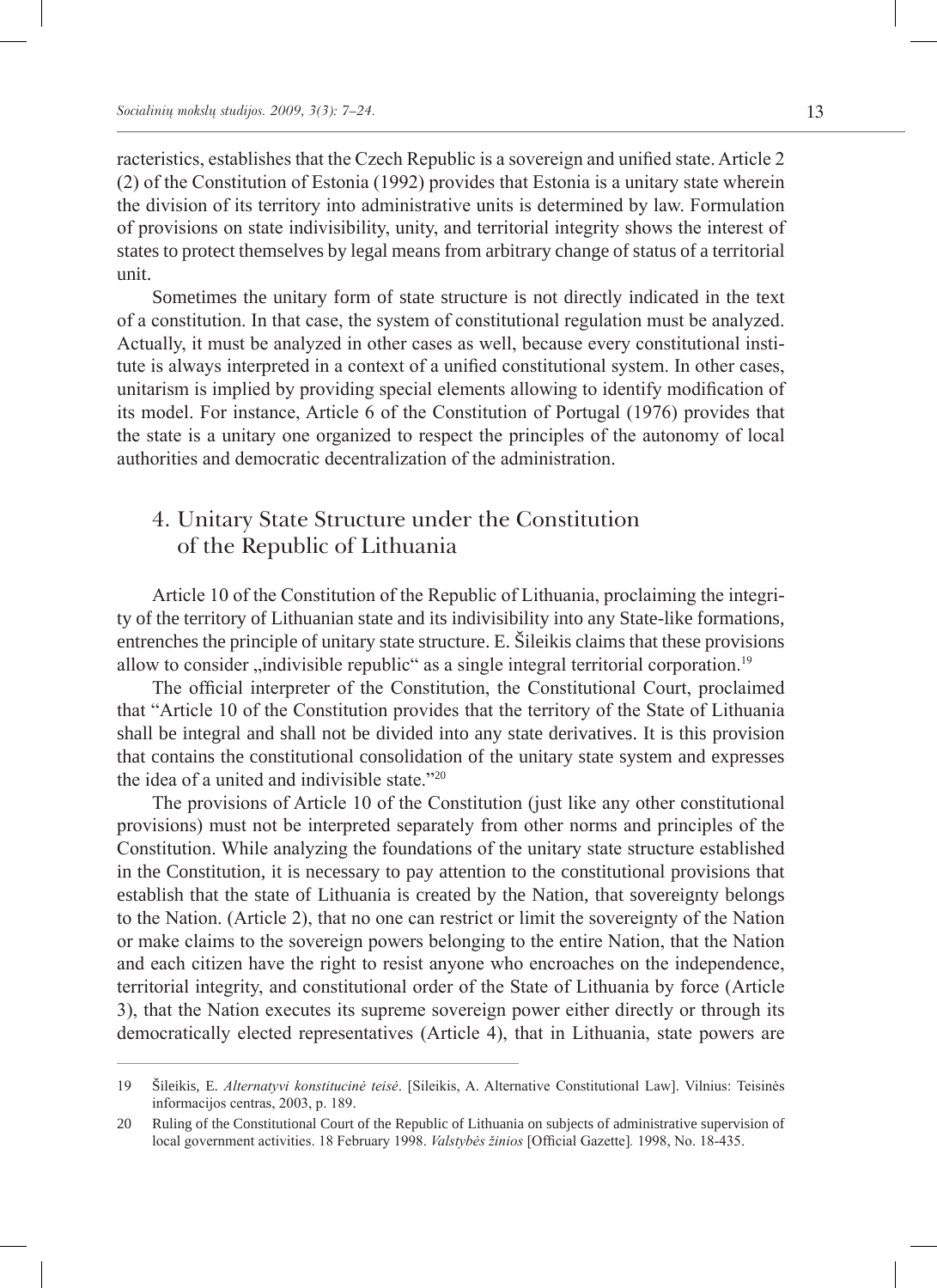executed by the Seimas, the President of the Republic and the Government, and the Judiciary (Article 5(1)), that any law or other act, which is contrary to the Constitution, is invalid (Article  $7(1)$ ), that administrative units of the territory of the State of Lithuania and their boundaries are established by law (Article 11); Article 67(17) directly relates to the latter, according to which the Seimas establishes administrative division of the Republic, that Lithuanian is the State language (Article 14) and etc. In order to understand the form of unitary state structure, provisions of the Constitution's Chapter X "Local Self-Government and Governance" are not less important; these provisions define in short the foundations of governance of the country's administrative units, the principles of local self-government, and the system of local institutions. This Chapter establishes that the right to self-government is guaranteed to administrative units of the territory of the State, which are provided for by law, that it is implemented through corresponding municipal councils, that the procedure for the organization and activities of self-government institutions is established by law (Article 119), that the state supports municipalities, which act freely and independently within their competence defined by the Constitution and laws (Article 120), that at higher level administrative units, the governance is organized by the Government according to the procedure established by law, that the observance of the Constitution and the laws as well as the execution of decisions of the Government by municipalities is supervised by the representatives appointed by the Government, that in cases and according to the procedure provided for by law, the Seimas may temporarily introduce direct rule in the territory of a municipality (Article 123), and etc. The unitary Lithuania's state structure is based by indivisibility of the civil Lithuanian nation and the nation's sovereignty. According to the Constitution, the Nation is the creator of the State of Lithuania. From the constitutional point of view, the Nation is a community of Lithuanian citizens, formed on the basis of their common history, culture, state language, territory and economic life. The core of the civil Nation is the ethnic Lithuanian nation. The civil Nation is unanimous, all citizens of the Republic of Lithuania have an equal status, and they are all connected by a constant legal-political link with their state – Lithuania. Thus the unity of the civil nation determines the unity of the state's territorial structure. Sovereignty belongs to the civil Nation – it is the entirety of the highest rights, sovereign powers, which cannot be divided. The Nation cannot share it with any residents group or community of any part of the Lithuanian territory.

It should be noted that provisions of Article 10(1) of the Constitution mean that there cannot be internal borders, parts of territory with special autonomous status in Lithuania. This is yet another important consequence of the unitary model.

The integrity of the Lithuanian state is the constitutional principle of organization of the state of Lithuania. It is not an accident that Article 3 (2) of the Constitution provides that the Nation and each citizen have the right to resist anyone who encroaches on the independence, territorial integrity, and constitutional order of the State of Lithuania by force. Thus any such attempts to change the country's territorial structure by force are considered criminal and unconstitutional.

The Constitutional Court has observed, while interpreting constitutional provisions related with the state's territorial structure, that for reasons of rational organization of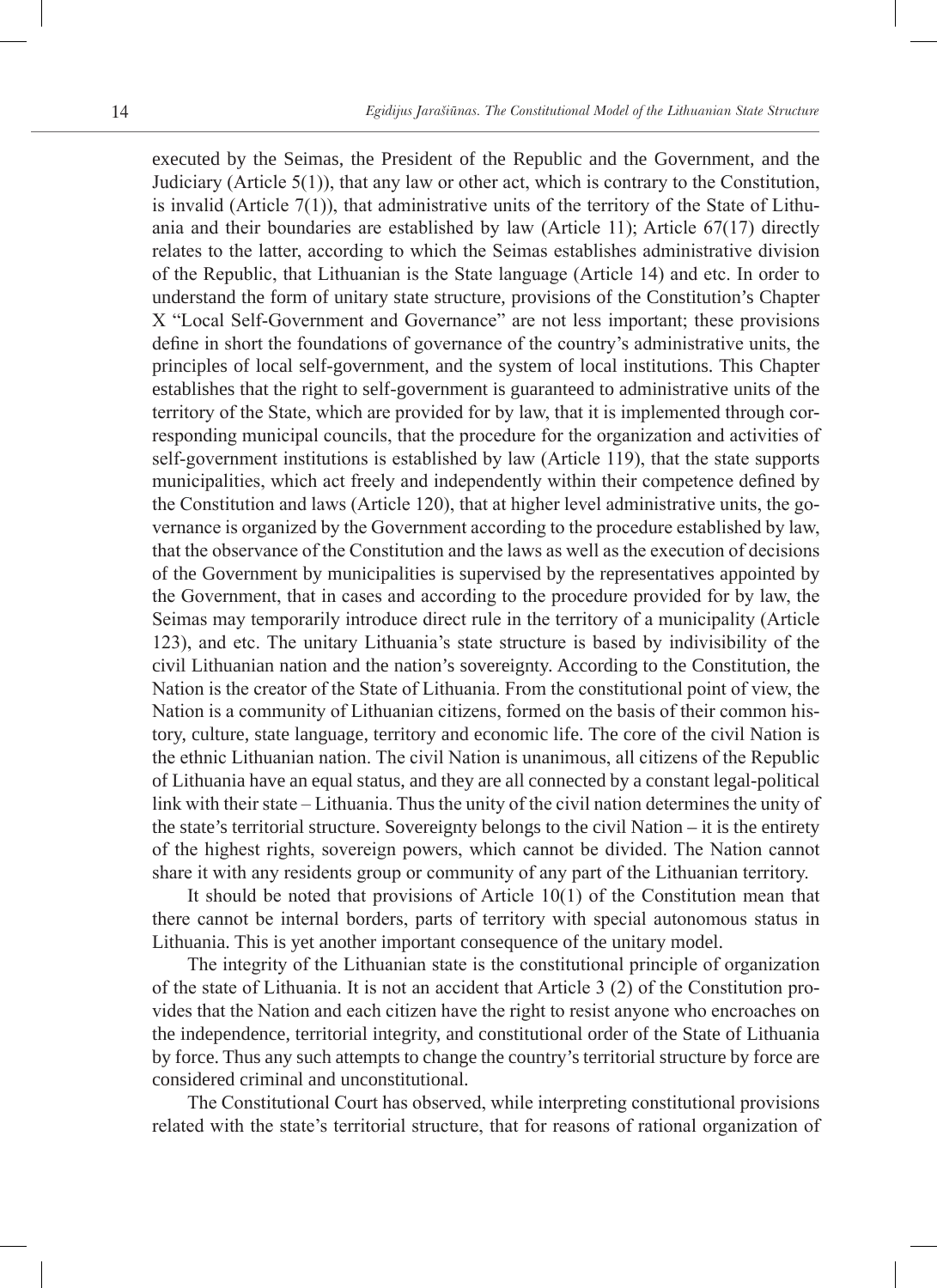administration, the territories of all states, including those of unitary states, have their own internal structure, i. e. they are divided into certain administrative units where corresponding state institutions are formed. According to Article 11 (2) of the Constitution the administrative units of the territory of the State of Lithuania and their boundaries are established by law. Thus an obligation of the legislator is established to observe the foundations of regulation provided in Chapter X "Local self-government and governance." Two things are important: "First, the said chapter establishes no less than two levels (links) of administrative units. Second, different administration systems are established for administrative units of different levels (links): the Constitution ensures the right to self-government for lower (i. e. first level) units, while in the higher (i. e. second unit) administrative units administration is organized by the Government.<sup>21</sup>

### 5. Choosing the Model of Pure Unitary State Structure

Unitarism plays an important role in the historic experience of Lithuania.<sup>22</sup> The restored state of Lithuania in 1918 was unitary. While drafting the Constitution of 1922, the Constituent Assembly (*Seimas*) decided to include autonomous units in the unitary system. It was expected that this will help to integrate ethnic minorities into the common life of the country. The constitutional commission of the Constituent Assembly, while submitting the draft Constitution of 1922, suggested that "the Republic of Lithuania must be "one folded," i. e. a unitary state according to its form of state structure; however, without disrupting the state's integrity, separate parts of the state may retain their autonomy."<sup>23</sup>

The Constitution of the Republic of Lithuania of 1922 established the principle of unified state, even though the form of the state structure was not directly indicated as unitary. However, the entrenched unitarism was not the one of a pure form, but unitarism with autonomous elements. In order to understand the model of the unitary state structure, it is important to pay attention to the provisions of Article 5 of the Constitution of 1922, which provided that the administrative division of the Lithuanian territory is established by laws and that due to the particularities of the matters of local population of separate parts of Lithuania, autonomous units could be formed, with borders and rights protected by the law. The Constitution provided districts and cities with the right to self-government within the limits of law.

This principle remained unchanged in the Constitution of 1928. This Constitution provided that separate regions of Lithuania by a certain law may be granted the right to

<sup>21</sup> Ruling of the Constitutional Court of the Republic of Lithuania on subjects of administrative supervision of local government activities.

<sup>22</sup> "Lithuania has no tradition of federalization, or even decentralization." (q. v. Vaičaitis, V. *Introduction to Lithuanian Constitutional Law*. Vilnius: Vilniaus universiteto leidykla, 2007, p. 35).

<sup>23</sup> Maksimaitis, M. *Lietuvos valstybės konstitucijų istorija* (*XX a. pirmoji pusė*)*.* [Maksimaitis, M. The History of Constitutions of the Lithuanian State (First Part of XX c.)]. Vilnius: Justitia, 2005, p. 115.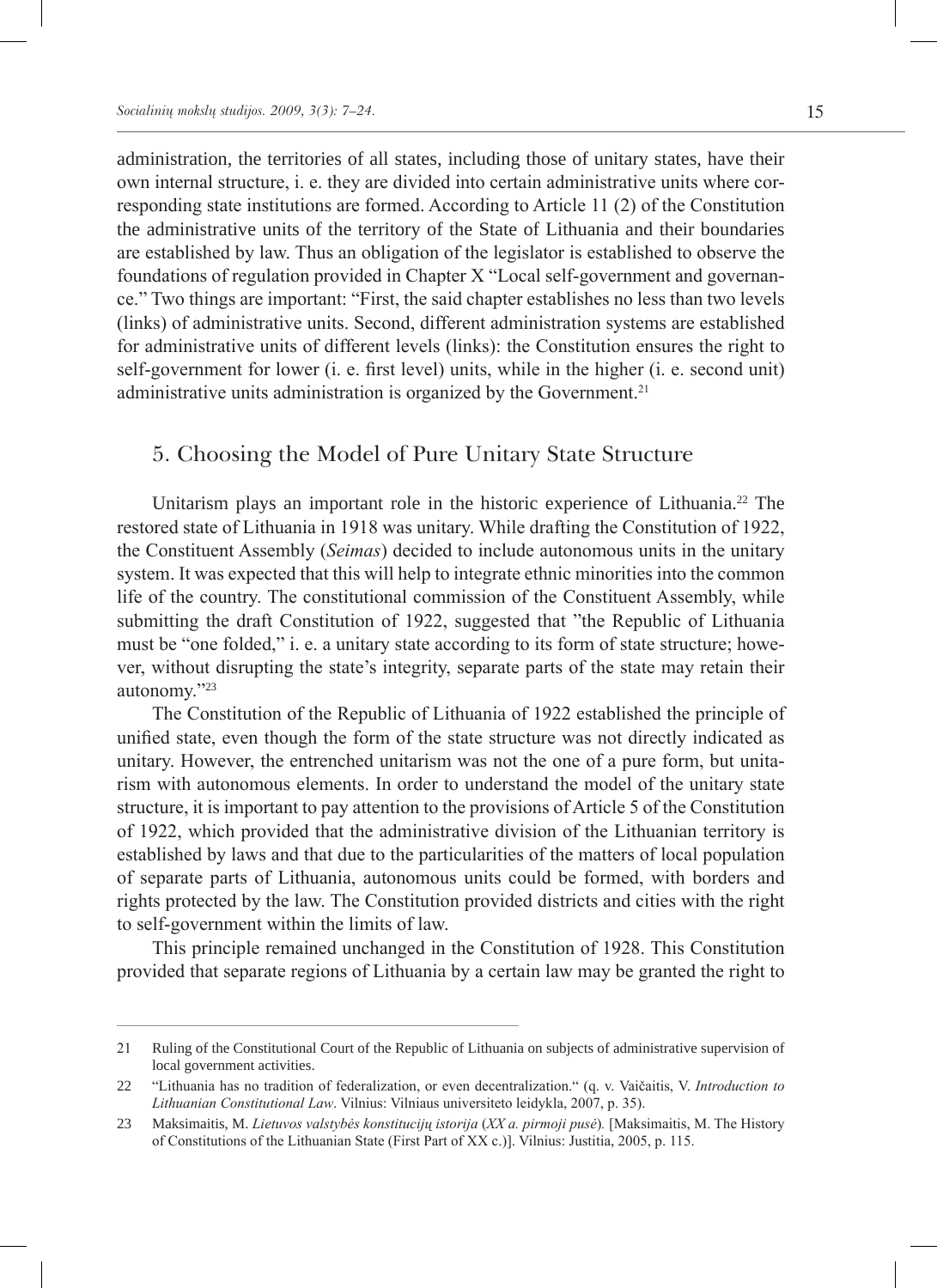autonomous governance (Article 6). The Constitution of the Republic of Lithuania of 1938 did not provide for changes in this regard either.

In practice, the region of Klaipėda took use of the autonomy (1924-1939). It was established by the Convention on transfer of Klaipėda region to Lithuania with annexes, signed by representatives of Lithuania, Great Britain, France, Italy and Japan on 8 May 1924. The legal construction of Klaipėda situation was clear: "Klaipėda county in Lithuanian state constitutes an autonomous province; it is within Lithuania's sovereignty, thus it does not have an original source of power and only has as much authority, as Lithuania grants it by the statute. $424$ 

Researchers of the interwar Lithuania's state life observe that even though Klaipėda county became a part of Lithuania, the central authority retained limited rights in the county. The questions of the legal position of this county were regulated by Klaipėda county statute. The autonomy of the county included legislation, administration, courts and finances.

This autonomy was not justified from the historic point of view; it was only an exclusion of part of Lithuania, which was imposed by foreign countries and impeded integration of the state lands. It should be noted that this autonomy was very helpful to Nazis in temporary taking the county from Lithuania. Thus the Nation – the creator of the revived Lithuanian Constitution – has come to realization of the rough interwar experience in the end of XX century.

Only with restoration of the Independence on 11 March 1990, Article 4 of the Provisional Basic Law established that the territory of the Republic of Lithuania is integral and indivisible; its borders may be changed only on the basis of international agreement upon ratification by four fifths of all deputies of the Supreme Council of Lithuania. Chapter 12f the Provisional Basic Law established administrative territorial division, and Chapter 13 specified executive institutions of local government. Thus Lithuania was reborn as unitary state with no "inclusions."

Restored after the soviet occupation and annexation, the state of Lithuania faced many challenges during the period of 1990–1991. One of these challenges – the actions of soviet structures when forces against the independent Lithuanian state were being summoned, based on the idea of autonomous regions of Vilnius and Šalčininkai. However, the organizers of this "autonomy" did not manage to impede Lithuania's path of independence nor take over any part of the Lithuanian territory. Although some people were misled by this demagogic politics, the arguers for the communist authority ("autonomists") did not manage to acquire the support of the local residents.

While drafting the Constitution of the Republic of Lithuania in 1992, it was decided to entrench the idea of unified state at the highest legal level. This idea was approved by the Nation in the referendum of 25 October 1992; the Nation voted for the Constitution that establishes that territory of the State of Lithuania is integral and shall not be divided

<sup>24</sup> Römeris, M. *Lietuvos konstitucinės teisės paskaitos*. [Romeris, M. Lectures on Lithuania's Constitutional Law]. Vilnius: Mintis, 1990, p.178.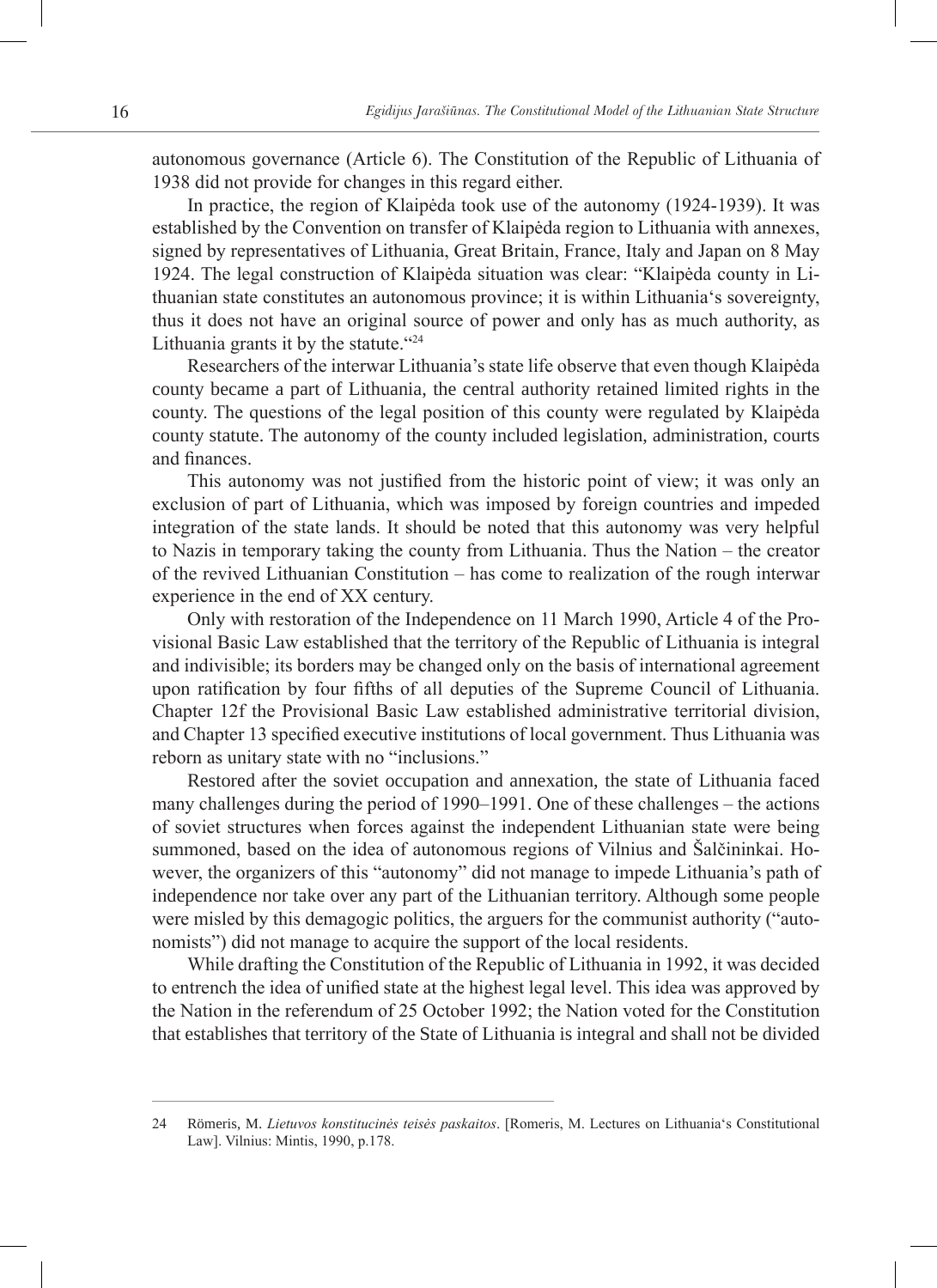into any State-like formations. Thus, the Nation expressed very clearly its wish to create a unified state where no territorial units with a special autonomous status can exist.

As we can see, the development of constitutional regulation of Lithuania's state structure in XX century featured movement from unitarism with inclusions to the pure unitary state structure's form, as the best way to ensure the integration of the civil Nation. Administrative territorial units are not permitted in Lithuania, if their legal regulation is distinguished from other Lithuanian territorial units of the same level. The state structure from of Lithuania established in the Constitution must be considered as typical example of the pure unitary state structure form.

#### 6. The Test of the Model of Pure Unitary State Structure

What are the criteria for identification of the model of pure unitary state structure? Let us verify whether Lithuania can be unconditionally considered as pure unitary state with all legal consequences attached hereto. Therefore, these questions must be answered: whether there is one constitutional system in the country, whether the national legal system is unanimous, whether there is only one system of state authorities, whether only courts of national judicial authority are active in the country, whether there is only one citizenship and one state language, and whether there is only one state budget? Positive answers to these questions confirm the existence of pure unitarism.

*One constitutional system in the country*. The Constitution of the Republic of Lithuania, adopted on 25 October 1992 by a referendum, is enforced in Lithuania. This legal act is distinguished in the national legal system by its significance, content and highest authority. The Constitution applies in all territory of the country; territorial units do not have and cannot have their own constitutions, constitutional charters, or acts of similar nature. The Lithuanian legal system is grounded on the principle of superiority of the Constitution. No legal act can contradict the Constitution. Therefore, the state structure established in the Constitution also constitutes a compulsory imperative.

*Unanimous national legal system.* Unitary states feature unanimous legal systems. They do not include autonomous systems of certain parts of state, even if these were subordinate to the highest state law. The unanimous legal system in Lithuania is constituted by three main levels of the legal regulation: Constitution-law-regulation. The national legal system is grounded on the principle of superiority of the Constitution. It is created in accordance with the foundations of legal regulation provided for under the Constitution. In all territory of the Republic of Lithuania, in all administrative units of our country, it is necessary to apply the legal norms of the Republic of Lithuania. All subjects without exceptions have a duty to follow the requirements of Lithuanian law. The legal norms of laws must comply with the Constitution, and regulation norms must comply with the Constitution and laws. Lower rank law cannot contain legal norms that establish a different legal regulation from the one established in the higher rank law, or provide legal norms that compete with the norms of higher legal level.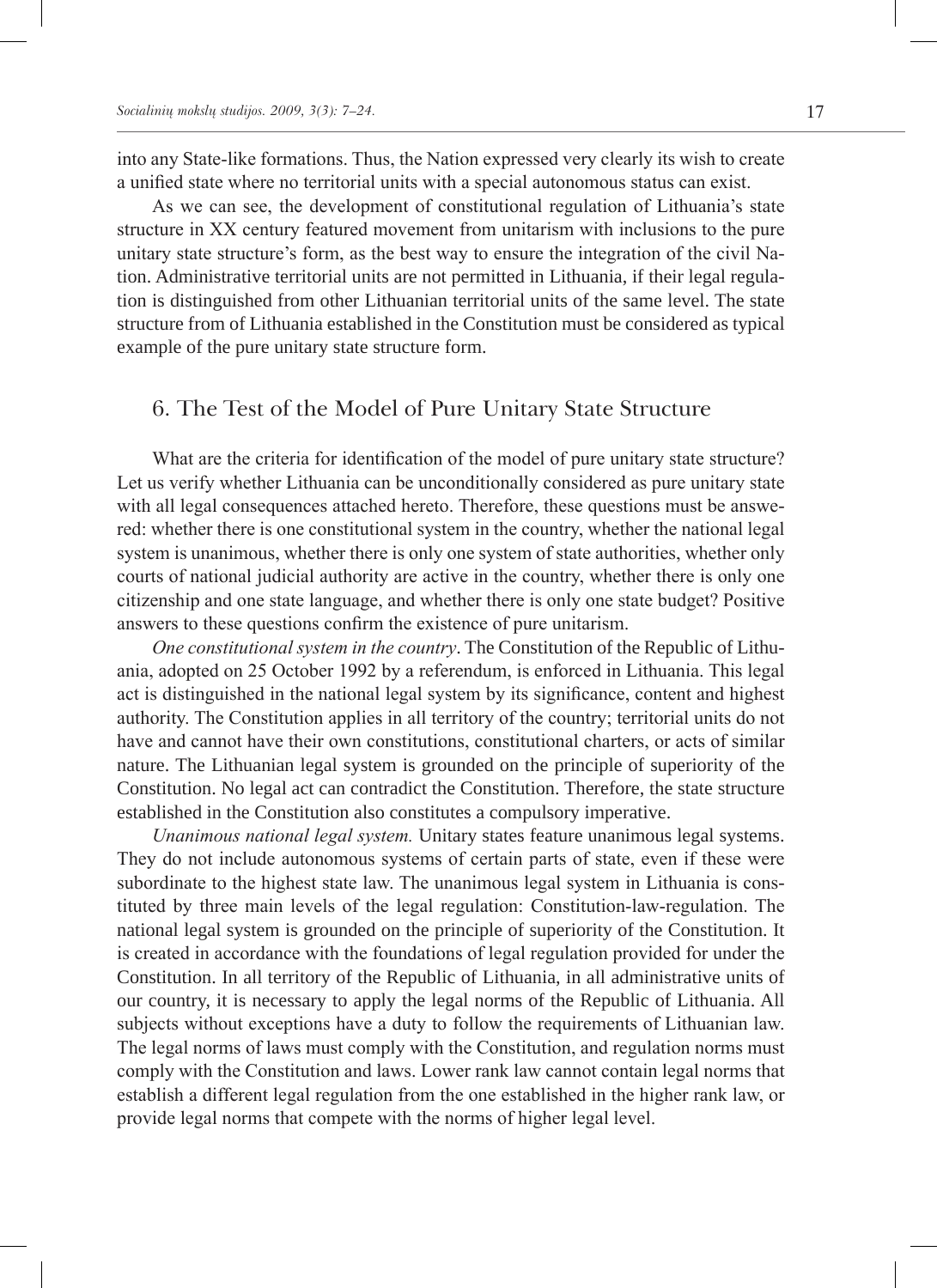*One system of state authorities.* According to Article 5 of the Constitution of the Republic of Lithuania, the state authority in Lithuania is exercised by the Seimas, the President of Lithuania and the Government and courts. The Constitution directly establishes that state powers are limited by the Constitution and that state institutions serve the people. These constitutional provisions form the foundations of organization and functioning of state institutions of the Lithuanian state. The constitutional jurisprudence has established that the democratic organization and activities of the legal state is based by the constitutional principle on separation of powers. All aforementioned institutions are the only ones of the kind in Lithuania; they implement their authorities in all territory of the country. The Constitution of the Republic of Lithuania does not provide for any restrictions of their authorities on a territorial basis or in respect of any state institutions of a lower rank. Elaborating on the aforementioned statement of E. Šileikis, it could be claimed that implementation of authorities inherent to these institutions through the Constitution and laws, as an element of legal statehood, includes the protection of "indivisible republic" and its defense against criminal separatism.<sup>25</sup>

*Only the courts of national judicial authority are active in the country.* Lithuanian justice courts belong to the national judicial authority. There are no local or regional courts in Lithuania. According to the Constitution, courts of justice in Lithuania are attributed not to one but two or (provided that this is established in adequate laws according to the Constitution) more court systems. The Constitution and laws provide that the Lithuanian national court organization is formed by three court systems:<sup>26</sup> The Constitutional Court, implementing the constitutional judicial control; 2. Court system of general competence, which includes the Supreme Court of Lithuania, the Appeal Court of Lithuania, regional courts and courts of districts; 3. System of administrative courts, which includes the Supreme administrative court of Lithuania and regional administrative courts.

*Division of state territory into administrative territorial units with equal status*. Territories of purely unitary states are divided into certain administrative units. This form of state structure rejects the possibility of any autonomous formations of territorial organization. The Constitution of the Republic of Lithuania establishes not less than two levels (links) of administrative units. Moreover, different control system applies for administrative units of different levels: a. For lower level units (municipalities) the Constitution guarantees the right to self-governance; b. The government organizes the administration in higher level administrative units (counties). The main principles of local self government and organization of local governance and activities are established in the Constitution. They are implemented by adopting ordinary laws.

*Unanimous citizenship.* Citizenship shows belonging of a person to a certain state community – the civil Nation. Citizens of a unitary state have a unanimous citizenship. Administrative territorial units do not have their own citizenship and cannot have it. The institute of citizenship established in the Constitution is indivisible from the state of

<sup>25</sup> Šileikis, E., p. 89.

<sup>26</sup> See the rulings of the Constitutional Court of Lithuania, adopted on 13 December 2004, 16 January 2006, 28 March 2006, 9 May 2006.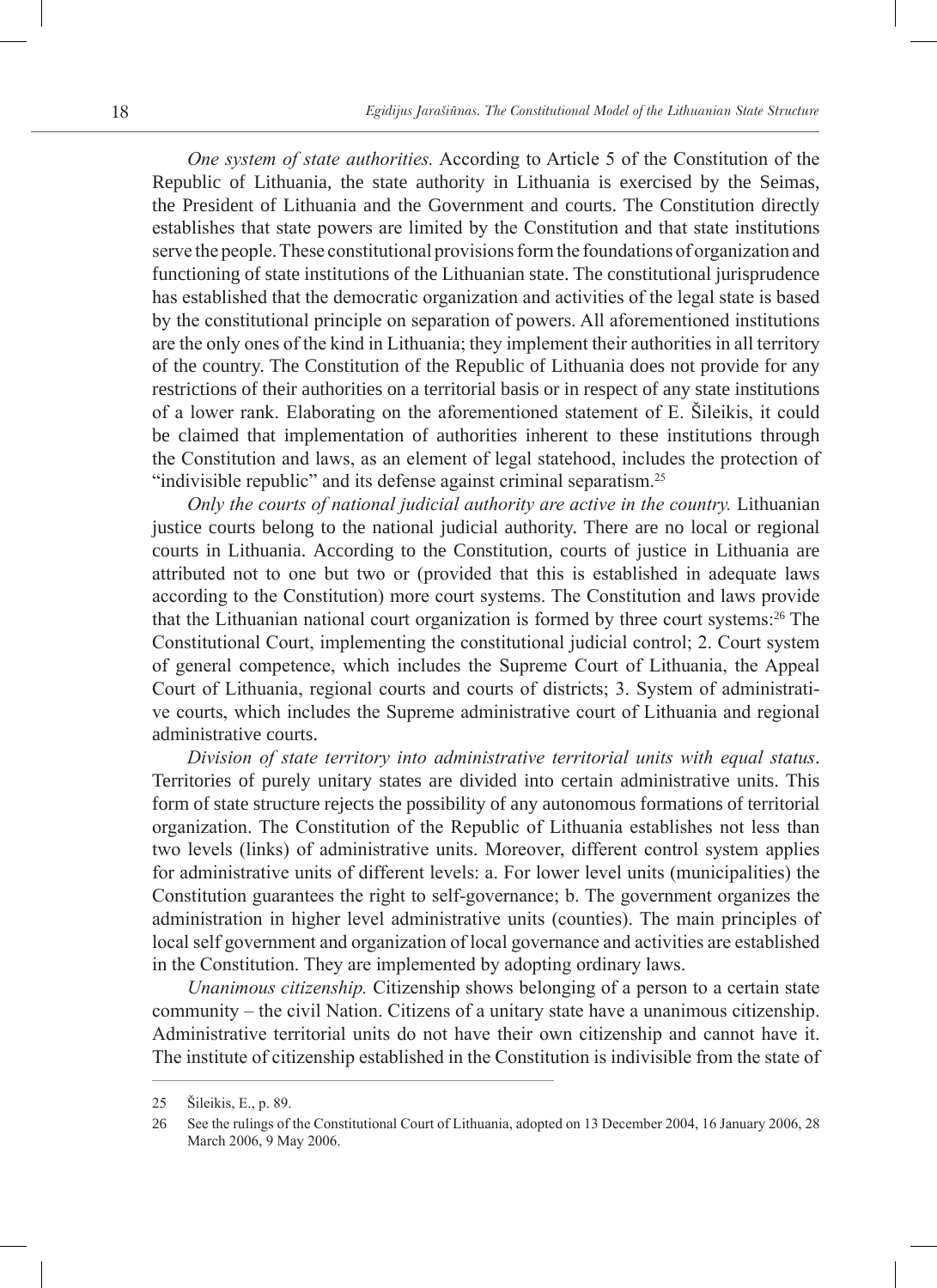Lithuania and from the civil Nation – the constitutional conception of state community. The state of Lithuania was created on the basis of an ethnic nation – Lithuanian nation, which is the core of the civil nation. In accordance with the Constitution, there are no contradictions and cannot be any contradictions between the conceptions of "ethnic" and "civil" Lithuanian nation. Precisely the citizens of the Republic of Lithuania must determine what the Lithuanian state should be like, to establish the constitutional structure of the Lithuanian state, the system of the institutions implementing state authority, and the foundations of legal relations between a person and the state.<sup>27</sup>

*One state language.* According to Article 14 of the Constitution, Lithuanian is the state language of Lithuania. Entrenchment of constitutional status of the state language means that Lithuanian language is a constitutional value. State language protects the nation's identity, integrates the civil nation, ensures the expression of nation's sovereignty, integrity and indivisibility of the state, and normal functioning of state and municipalities' institutions. State language is an important guarantee of civil equality because it allows all citizens to communicate with the state and municipalities' institutions on equal grounds, and facilitates implementation of their rights and legal interests. The constitutional jurisprudence stresses that "integration into the society of Lithuania, becoming a full-fledged member of the state community – the civil Nation  $-$  is related to respective efforts, including learning the state language. "<sup>28</sup> The legislator must establish by laws the use of this language in public laws.

*One state budget and other indications.* Article 127 (1) of the Constitution provides that the budgetary system of the Republic of Lithuania consists of the independent State Budget of the Republic of Lithuania as well as independent municipal budgets. Thus, the Constitution establishes the conception of unanimous state budget, and clearly defines the functions of two state institutions, the parliament (Seimas) and the government, in the field of budget formation and implementation. Sometimes unitarism is additionally confirmed by such features like unanimous civil service, unanimous power structures and etc. The Lithuanian constitutional system also shows positive results in this regard.

Therefore, all Lithuanian responses to the *pure unitarism test* are positive. They confirm the presumption on the pure form of unitary structure in the Constitution of our country.

The principle of superiority of the Constitution presupposes the duty of the legislator to comply with the norms and principles of the Constitution, which also establish pure unitary state. This means that implementation of this model requires the Seimas to adopt certain legal provisions and at the same time comply with the constitutional prohibitions. While implementing the administrative territorial structure of the state and the authorities of local institutions, the Seimas must ensure that the same legal regulation applies in all territory of Lithuania, the state language is equally protected and the equality of citizens is preserved. Not only the Seimas, but also all institutions of public authority (both

<sup>27</sup> See the rulings of the Constitutional Court of the Republic of Lithuania, adopted on 30 December 2003, 10 May 2006.

<sup>28</sup> Ruling of the Constitutional Court of the Republic of Lithuania, adopted on 10 May 2006. *Valstybės žinios* [Official Gazette]. 2006, No. 52-1917.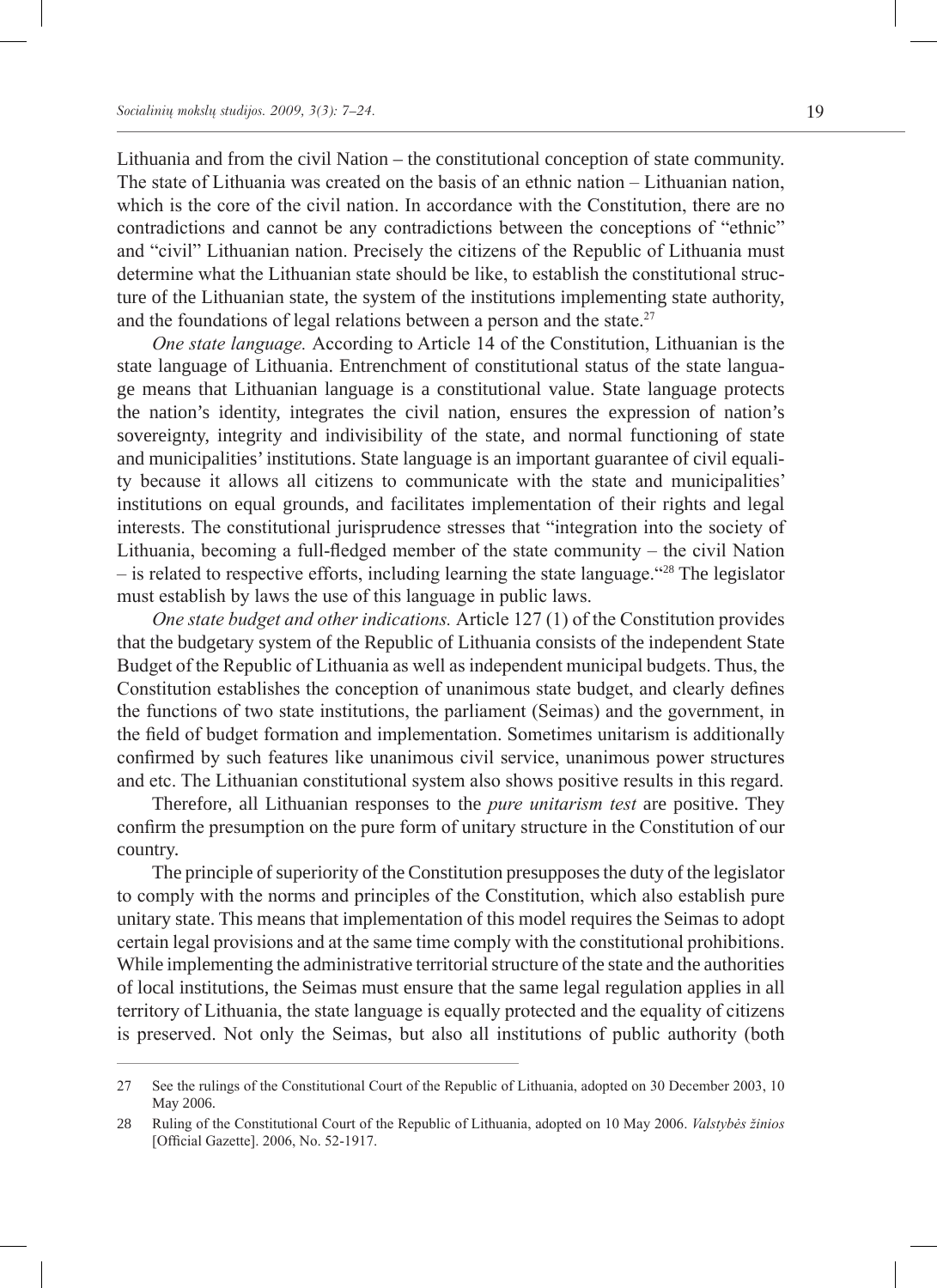central and local) must ensure proper implementation of the constitutional model of state structure.

## 7. The Constitutional Model of State Structure and Relative Decentralization in Lithuania

It is sometimes claimed that the unitary state structure is related to central authority, and the federal system features decentralization. This view is somehow one-sided and the practice of contemporary unitary states is completely different. "The governance of a unitary state can be organized in two ways: a unitary state can be more or less decentralized."29 In a centralized unitary state, the local institutions that organize the matters of the state's composite parts form the central institutions. There is a small number of such states. A unitary state can be decentralized (decentralization should not be confused with de-concentration, i. e. one of the methods of administrative organization of a unitary state, according to which the central authority entrusts implementation of some of its authorities to authorized persons in administrative territorial units). In a decentralized state, institutions of administrative territorial units are elected by the local residents. These institutions have a significant degree of authority in handling local matters.

Many authors tend to supplement the aforementioned binary classification with a new element. This is the so-called trinomial system, where next to centralized and decentralized unitary states, the third category is mentioned: i. e. the category of relatively decentralized state where the system of administrative-territorial division is composed of few levels. Some of them (usually higher levels) establish local governance, and others – self-government. This model combines both centralization and decentralization, at the same time granting the priority to local governance. The meaningfulness of this relatively decentralized state organization model is based on the fact that decentralization does not only involve advantages and to find a solution of certain questions, a wider consolidation of powers is needed.

Lithuania should be attributed to this third model of governance organization, as its constitutional system establishes at least two levels of administrative units and different systems of governance applies for administrative units of different levels: the Constitution ensures the right to self-governance for the lower units, and the Government organizes the control in the higher administrative units. This model of decentralization of control functions is common to many constitutional systems of the European continent, thus the Lithuanian choice is not somehow exceptional in this regard.

It is likely that the further functioning of this model will be influenced by the tendency of Europe – increasing of decentralization. In this regard it is important to strengthen local representation also in higher administrative units (if necessary, modifying the constitutional regulation).

<sup>29</sup> Chantebout, B. *Droit constitutionnel et science politique.* 10e édition, Paris: Armand Colin, 1991, p. 65.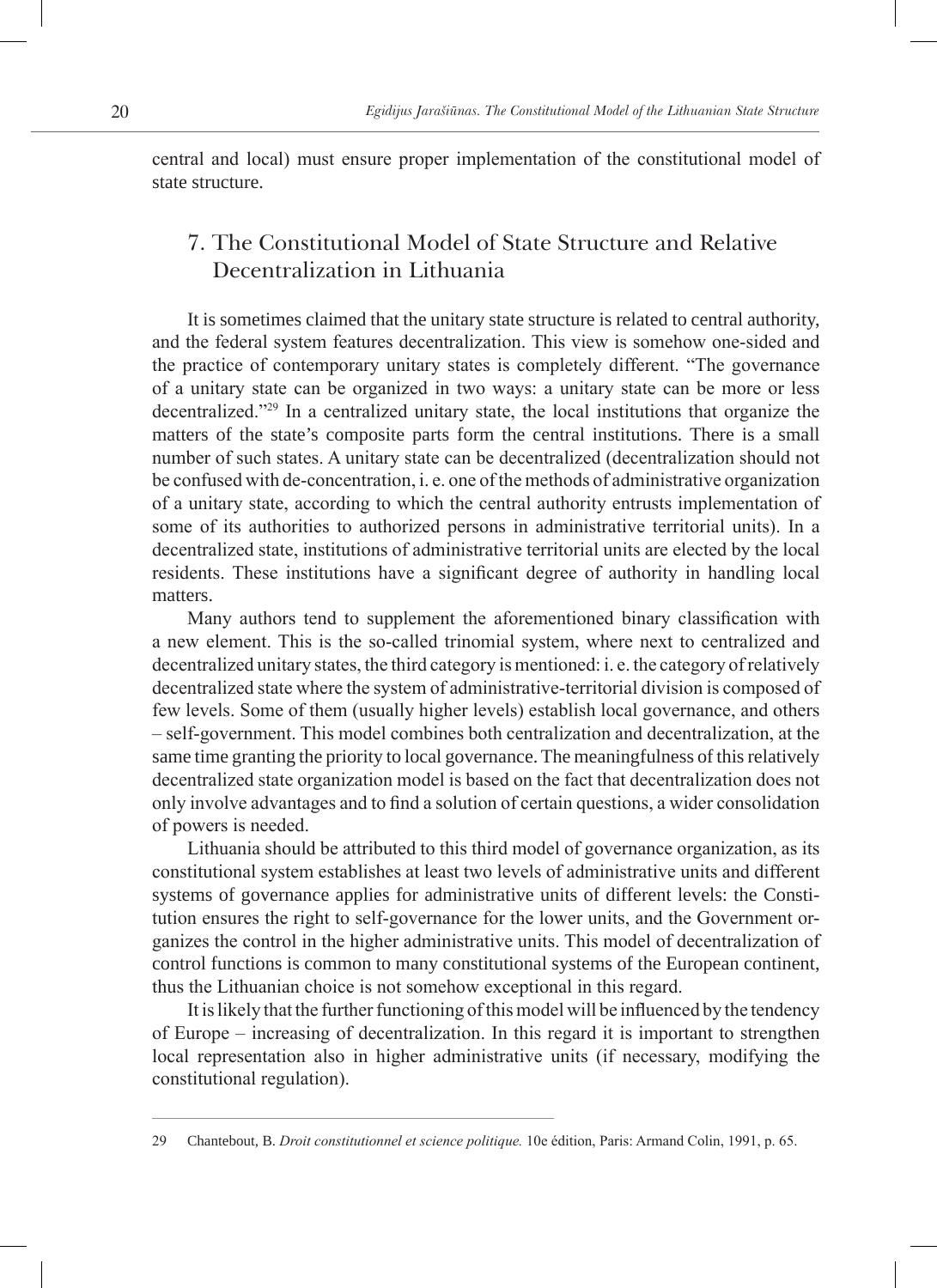#### **Conclusions**

1. The integrity of the Lithuanian state is the constitutional principle of organization of the state of Lithuania.

2. The Constitution of the Republic of Lithuania of 1992 establishes the model of pure unitary state structure. This is confirmed by the following entirety of features: In Lithuania, there is one constitution, one legal system, one system of institutions implementing state authority, one organization of courts, the territory is divided into administrative units of equal status, unified citizenship, one state language, and one state budget. The Constitutional Court, the official interpreter of the Constitution, confirms this model of Lithuania's unitary structure. The state structure model established in the Constitution means that there cannot be internal borders in Lithuania; parts of territory with special autonomous status, and residents or representatives of any territory cannot be distinguished. Local governance should ensure quality of all citizens.

 2. The history of late XX–early XXI centuries confirms that Lithuania made a correct choice by establishing the model of pure unitary state structure. The chosen model of unitary state structure has strengthened the integration and statehood of the Lithuanian civil community. This shows the meaningfulness of the model of pure unitary state structure, established in the Constitution.

3. While adopting the laws on local governance and legal regulation on selfgovernance, the legislator faces the duty to comply with requirements arising from the model of pure unitary state structure established in the Constitution. Both state and municipal institutions have an obligation to ensure a proper implementation of requirements arising from the model of the constitutional state structure.

4. Further development of the local organization of matters in Lithuania is connected with strengthening of decentralization. This corresponds with general tendencies of development of local organization of matters in many constitutional systems of Europe.

#### References

- Banaszak, B. *Prawo konstytucyjne*. 3 wydanie. Warszawa: Wydawnictwo C. H. Beck, 2004.
- Birmontienė, T., *et. al. Lietuvos konstitucinė teisė*. 2 leidimas. [Birmontiene, T., *et al*. The Constitutional Law of Lithuania. 2nd edition]. Vilnius: LTU, 2002.
- Chagnollaud, D. *Droit constitutionnel contemporain*. Tome 1. Théorie générale. Les régimes étrangers, 5e édition. Paris: Dalloz, 2007.
- Chantebout, B. *Droit constitutionnel et science politique.* 10e édition, Paris: Armand Colin, 1991.
- Duverger, M. *Le système français*. 20e édition, mise à jour et augmentée. Paris: Presses universitaires de France, 1990.
- Esmein, A. *Konstitucinės teisės principai* (prancūzų ir palyginamieji). I t., 1 dalis. [Esmein, A. The Constitutional Law Principles (French and Comparative Law). I volume, 1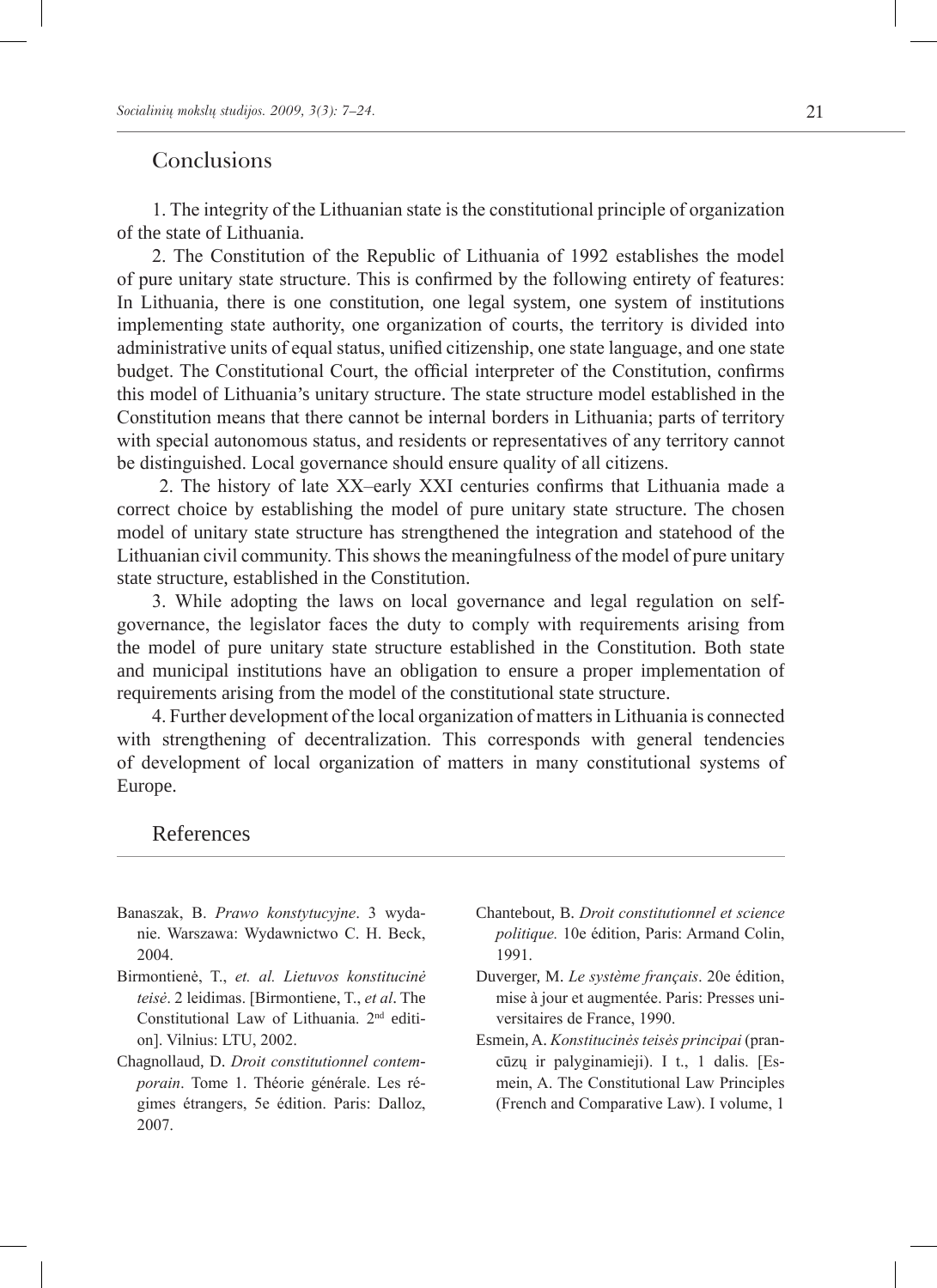part]. Kaunas: Teisininkų draugijos leidinys, 1932.

- Giquel, J.; Giquel, J. E. *Droit constitutionnel et institutions politiques*. 21e édition. Paris: Montchrestien, 2007.
- Jarašiūnas, E.; Maksimaitis, M. Naujam M. Romerio darbų ciklo "Valstybė ir jos konstitucinė teisė" tomui pasirodžius. [Jarasiunas, E.; Maksimaitis, M. After Appearance of the New work Cycle of M. Romeris ''State and its Constitutional Law"]. *Justitia.* 2008, 2 (68).
- Junevičius, A.; Matakas, J. *Valstybės pagrindai*. Pirmoji dalis. [Junevicius, A.; Matakas, J. Foundations of the State. 1 part]. Kaunas: Technologija, 1996.
- *Konstitucinio reguliavimo įvairovė*. [The Diversity of Constitutional Regulation]. Kolektyvinė monografija. Vilnius: Mykolo Romerio universitetas, 2006.
- Lane, J. E. *Konstitucija ir politikos teorija*. [Lane, J. E. Constitution and Political Theory]. Translated from English by E. Kūris. Kaunas: Naujasis lankas, 2003.
- Maksimaitis, M. *Lietuvos valstybės konstitucijų istorija* (*XX a. pirmoji pusė*)*.* [Maksimaitis, M. The History of Constitutions of the Lithuanian State. (First Part of XX c.). Vilnius: Justitia, 2005.
- Malinverni, G. Les notions classiques de confédération et d'État fédéral. *Le concept contemporain de confédération*. Actes du séminaire UniDem, organisé à Santorin du 22 au 25 septembre 1994 en cooperation avec le ministère des Affaires étrangères de la Grèce, Strasbourg: Éditions du Conseil de l'Europe, 1995.
- Pactet, P.; Mélin-Soucramanien, F. *Droit constitutionnel*. 27 édition. Paris: Dalloz, 2008.
- Rėmeris, M. *Lietuvos konstitucinės teisės paskaitos*. [Romeris, M. Lectures on Lithuania's Constitutional Law]. Vilnius: Mintis, 1990.
- Römeris, M. *Unitarinė valstybė ir valstybiniai junginiai*. [Romeris, M. Unitary State and Governmental Connections]. Vilnius: Mykolo Romerio universitetas, 2008.
- Ruling of the Constitutional Court of the Republic of Lithuania of 18 February 1998. *Valstybės žinios* [Official Gazette]*.* 1998, No. 18-435.
- Ruling of the Constitutional Court of the Republic of Lithuania of 30 December 2003. *Valstybės žinios* [Official Gazette]. 2003, No. 124-5643.
- Ruling of the Constitutional Court of the Republic of Lithuania of 13 December 2004. *Valstybės žinios* [Official Gazette]. 2004, No. 181-6708.
- Ruling of the Constitutional Court of the Republic of Lithuania of 16 January 2006. *Valstybės žinios* [Official Gazette]. 2006, No. 7-254.
- Ruling of the Constitutional Court of the Republic of Lithuania of 28 March 2006. *Valstybės žinios* [Official Gazette]. 2006, No. 36-1292.
- Ruling of the Constitutional Court of the Republic of Lithuania of 9 May 2006. *Valstybės žinios* [Official Gazette]. 2006, No. 51- 1894.
- Ruling of the Constitutional Court of the Republic of Lithuania of 10 May 2006. *Valstybės žinios* [Official Gazette]. 2006, No. 52-1917.
- Skaric, S. De l'État-démos à l'État pluriethnique et vice versa. *Mélanges en l'honneur de Slobodan Milacic. Démocratie et liberté: Tension, dialogue, confrontation.* Bruxelles: Bruylant, 2008.
- Šileikis, E. *Alternatyvi konstitucinė teisė*. [Sileikis, A. Alternative Constitutional Law]. Vilnius: Teisinės Informacijos Centras, 2003.
- Vaičaitis, V. *Introduction to Lithuanian Constitutional Law*. Vilnius: Vilniaus universiteto leidykla, 2007.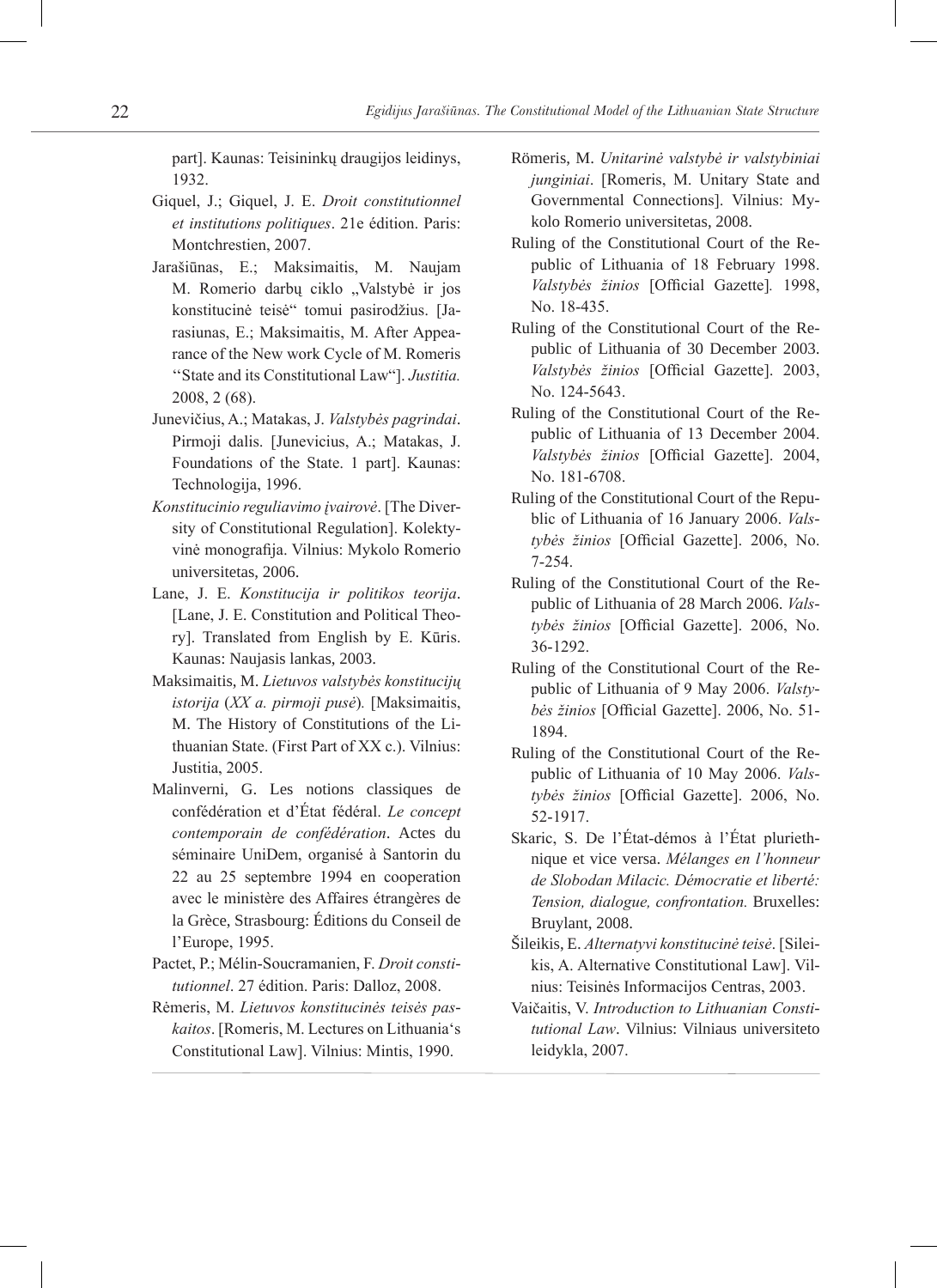#### LIETUVOS VALSTYBĖS SANDAROS KONSTITUCINIS MODELIS

#### Egidijus Jarašiūnas

#### Mykolo Romerio universitetas, Lietuva

*Santrauka. Straipsnyje nagrinėjami 1992 m. Lietuvos Respublikos Konstitucijoje įtvirtinto valstybės unitarinio sandaros modelio ypatumai. Pirmiausia autorius analizuoja unitarinės valstybės sandaros bruožus bei valstybės vieningumo principą. Unitarinę valstybės sandaros formos pasirinkimą lėmė istorinė Lietuvos valstybės patirtis. Pagal teritorinės struktūros pobūdį galima skirti dvi unitarinės valstybės sandaros porūšius: a) grynąją unitarinę valstybę ir b) unitarinę valstybę, turinčią autonominių intarpų.* 

*Pagal Lietuvos Respublikos Konstituciją Lietuva yra grynoji unitarinė valstybė. Tai patvirtina tokių požymių visuma: Lietuvai būdinga viena konstitucija, viena teisės sistema, viena valstybės valdžios institucijų sistema, viena teismų organizacija, teritorijos suskirstymas į vienodą statusą turinčius administracinius vienetus, vieninga pilietybė, viena valstybinė kalba, vienas valstybės biudžetas. Šie požymiai leidžia identifikuoti grynąjį unitarizmą.*

 *Grynosios unitarinės valstybės sandaros modelio konstitucinis įtvirtinimas suponuoja pareigą įstatymų leidėjui, priimant įstatymus, susijusius su vietos valdymo ir savivaldos teisiniu reguliavimu, nuosekliai laikytis iš Konstitucijos kylančių reikalavimų. Konstitucijoje įtvirtintas valstybės sandaros modelis reiškia, kad Lietuvoje negali būti vidaus sienų, ypatingą autonominį statusą turinčių teritorijos dalių, kokios nors teritorijos gyventojų ar jų atstovų išskyrimo. Įstatymuose nustatydamas valstybės administracinę teritorinę struktūrą, vietos valdymo ir savivaldos organizavimą, vietos institucijų teises ir pareigas Seimas privalo užtikrinti, kad visoje Lietuvos teritorijoje galiotų toks pat teisinis reguliavimas, kad visur vienodai būtų gerbiama valstybinė kalba, kuri leidžia visiems piliečiams vienodomis sąlygomis bendrauti su valstybės ir savivaldybių įstaigomis, įgyvendinti savo teises ir teisėtus interesus, kad nebūtų pažeistas piliečių lygiateisiškumo principas. Konstitucinio valstybės sandaros modelio tinkamą įgyvendinimą turi laiduoti visos viešosios valdžios institucijos (tiek valstybės, tiek savivaldos).*

*XX a. pabaigos–XXI a. pradžios istorija patvirtina tokio Lietuvos pasirinkimo teisingumą. Grynoji unitarinė valstybės sandaros forma stiprino Lietuvos pilietinės bendruomenės integraciją ir valstybingumą. Tolesnė modelio raidos kryptis turėtų būti sietina su decentralizacijos stiprinimu. Tai atitiktų daugelio Europos Sąjungos šalių vietos reikalų tvarkymo raidos bendrą kryptį.*

*Reikšminiai žodžiai: valstybės sandaros forma, valstybės vieningumo principas, grynoji unitarinė valstybė.*